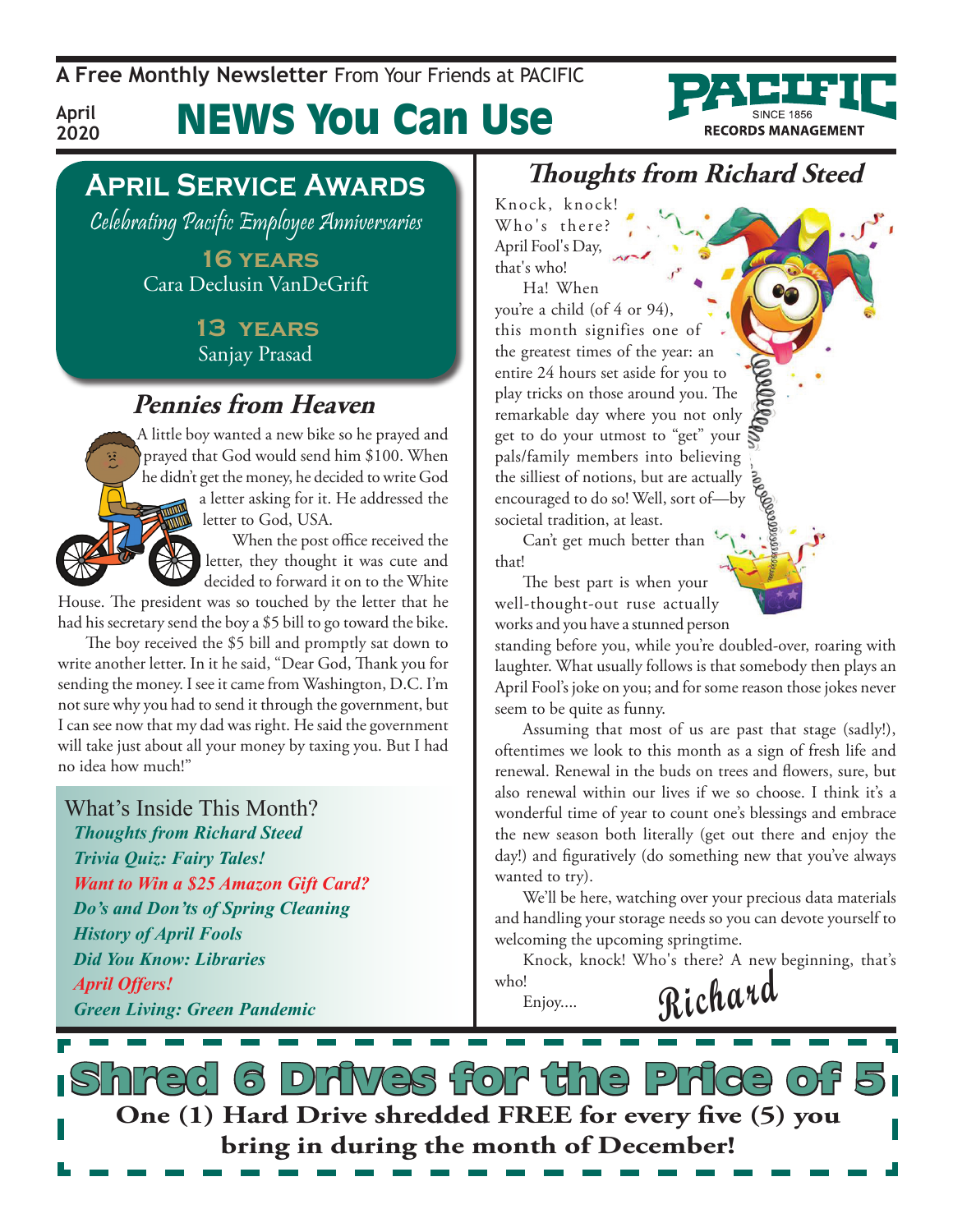### **Trivia Quiz: Fairy Tales!**

- 1. In the classic tale of Beauty and the Beast, what ultimately happened to Beauty's two wicked sisters?
- 2. In Jack and the Beanstalk, what type of musical instrument did Jack steal from the giant?
- 3. In the Brothers Grimm tale, what was the name of the evil woman who imprisoned Rapunzel in the tower?
- 4. In Hansel and Gretel, what did the children's father do for a living?
- 5. How many mattresses did the princess sleep on in The Princess and the Pea?
- 6. In Snow White and the 7 Dwarfs, what type of ore did the dwarfs mine?
- 7. In The Emperor's New Clothes, who told the emperor that he wasn't wearing any clothes?
- 8. Which character said, "I'll huff and I'll puff and I'll blow your house down"?
- 9. In the tale of Three Billy Goats Gruff, who lives under the bridge?
- 10. The Pied Piper was hired by the village of Hamlin to get rid of what?

*Answers on Next Page!*

### **Green Living: Green Pandemic**

With all of the closings happening during the coronavirus pandemic, one of the ones that hit closest home to me was the limited closing of my local recycling center. On my way to go grocery shopping, I brought all my recyclables with me since I'd be driving right by my



town's transfer station. I was pleased to find the facility open, but upon entering, I found a strange, new world. Pulling up to the cardboard recycling area, I was greeted by a sign that read, "Cardboard in the Hopper," which in my town means to throw it in the main trash bin—a prospect that horrified me, given my core beliefs and the business I'm in. A similar sign greeted me at the paper recycling area, and at the plastic recycling area.

When I arrived at the metal recycling bin I was somewhat relieved to find it still accepting metals, but the bin was nearly full. I recycled my aluminum, tin, and mixed metals and then took everything else back home with me.

I'm fortunate enough where I work from home, and so don't need my car for commuting. So I decided to keep the recyclables stored in my car for now in the hopes that the transfer station will return to normal soon. If your town is in a similar situation—full bins and no way to collect more—please consider finding a temporary storage area for your home recyclables until things get back to normal.

## **April Holidays and Events**

#### **Daily Observances:**

- 1 April Fools Day
- 2 Reconciliation Day
- 2 World Autism Awareness Day
- 4 National Love Our Children Day
- 5 National Deep Dish Pizza Day
- 6 Tartan Day
- 7 World Health Day
- 8 National Dog Fighting Awareness Day
- 9 National Alcohol Screening Day
- 10 National Siblings Day
- 12 International Day of Human Space Flight

#### **12-18 National Library Week**

- 14 National Library Workers Day
- 14 Pathologists' Assistant Day
- 15 National Bookmobile Day
- 16 Celebrate Teen Literature Day
- 16 Save the Elephant Day
- 17 Ellis Island Family History Day
- 17 National Haiku Poetry Day
- 18 International Amateur Radio Day
- 18 Record Store Day
- 19 National Hanging Out Day
- 21 Kindergarten Day
- 22 Earth Day
- 23 Take our Daughters and Sons to Work Day
- 23 World Book Night
- 24 National Arbor Day
- 25 Spring Astronomy Day
- 26 National Help a Horse Day
- 28 Workers Memorial Day
- 30 International Jazz Day
- 30 National Animal Advocacy Day
- 30 National Honesty Day
- 30 Poem in Your Pocket Day

#### **Monthly Observances:**

Informed Woman Month Stress Awareness Month Workplace Conflict Awareness Month Worldwide Bereaved Spouses Awareness International Customer Loyalty Month Prevention of Animal Cruelty Month Month Alcohol Awareness Month Car Care Month Couple Appreciation Month Defeat Diabetes Month Distracted Driving Awareness Month Fresh Florida Tomato Month Global Astronomy Month Grange Month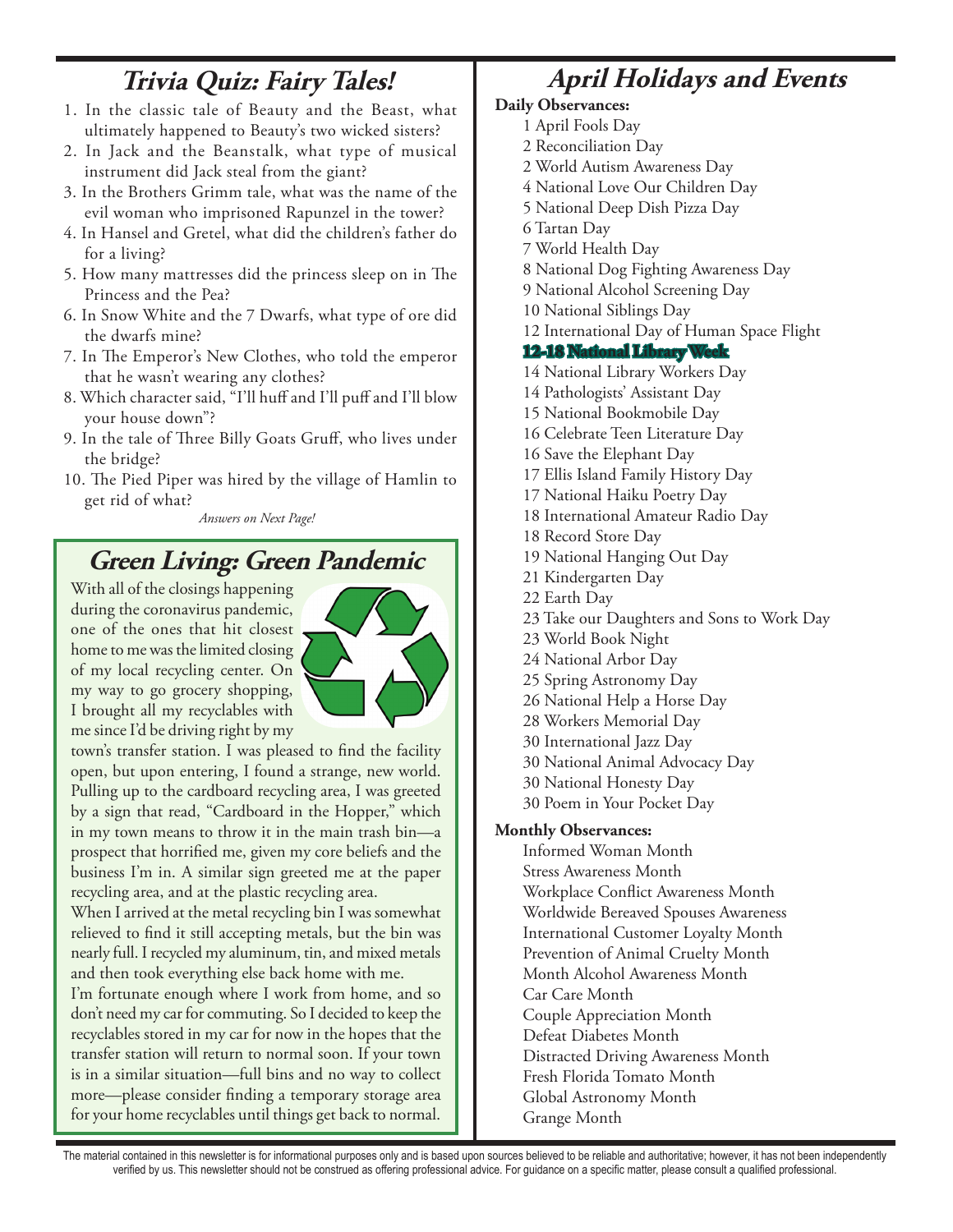# **PacBlog**

### **Questions to Ask a Document Scanning Provider**

PacBlog is the monthly web log of Pacific Records Storage To read this month's installment, please click the title below[.](http://pacific-records.com/5-advantages-of-a-local-shredding-and-destruction-provider) [https://pacific-records.com/](https://pacific-records.com/questions-to-ask-a-document-scanning-provider)

#### [questions-to-ask-a-document-scanning-provider](https://pacific-records.com/questions-to-ask-a-document-scanning-provider)

You may also access the PacBlog at the URL below. There you will find this month's installment along with archives of previous installments.

**http://pacific-records.com/category/pacnews**

## **Have A Question For Us?**

We love to hear from all our good friends and clients who enjoy reading our monthly newsletter. If you have a question related to off-site document storage, shredding, media vaulting, or document imaging, please feel free to give us a call or send us an email.

**(888) 893-6054 or info@pacific-records.com**

## **Do You Want To Win A \$25 Amazon Gift Card?**



Each month we'll give you a new challenge of some type. All those who reply with a correct answer are eligible to win. At the end of the month we'll draw a lucky name.

Here is this month's challenge:

Two men play five complete games of checkers. Each man wins the same number of games. There are no ties. How?

**Last month's Winner: Beverly McFarland Congratulations! #2—Two statements here are false. Last Month's Answer to:**  *Which statement below is true?*

Email your answer to **info@pacific-records.com**

*"*The first of April is the day we remember what we are the other 364 days of the year." —Mark Twain

**TRIVIA QUIZ ANSWERS:** 1. They were transformed into living statues and set before the palace gate. 2. A magical harp. 3. Dame Gothel.  $4$ . He was a wood cutter. 5. 20. 6. Gold. 7. A child in the town square. 8. The wolf in The Three Little Pigs. 9. A troll. 10. Rats.

## **Quick Tips: Food Storage**

Store brown sugar in an airtight container. Fill as close to the top of the container as possible. Top with a slice of bread or a few marshmallows on top of the brown sugar to keep it

from drying out. If it does dry out, place it in a bowl and top it with a moist paper towel. Leave it for a few hours to soften or if you are in a hurry, place the bowl in the microwave for a few seconds to speed along the process.





"Sure, we could hire a productivity expert, but wouldn't it be cheaper to just buy a bigger coffee machine?"

# 3 months FREE secure Destruction service

*Get 3 months of free Secure Destruction service when you sign up for a new Secure Destruction account with a one-year agreement. Just mention this coupon! Email info@pacific-records.com for more information.*